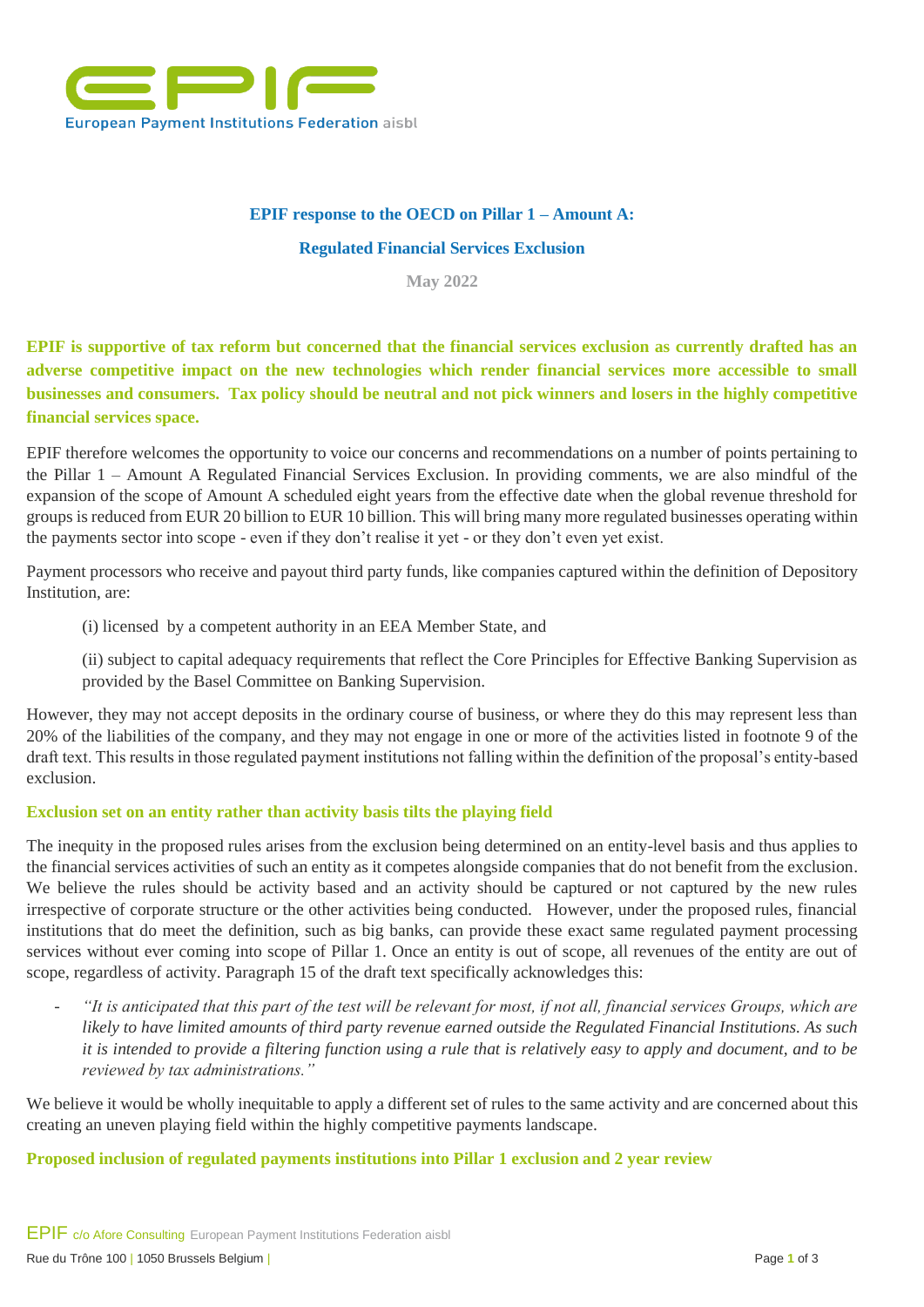

EPIF thus supports the creation of a wider class of RFI Service Providers through the extension of the scope to cover regulated PIs and EMIs. Also, given the rapid speed of innovation and consolidation in the dynamic payments industry, we would recommend a review of the impact of Pillar One within two years of implementation.

EPIF c/o Afore Consulting European Payment Institutions Federation aisbl